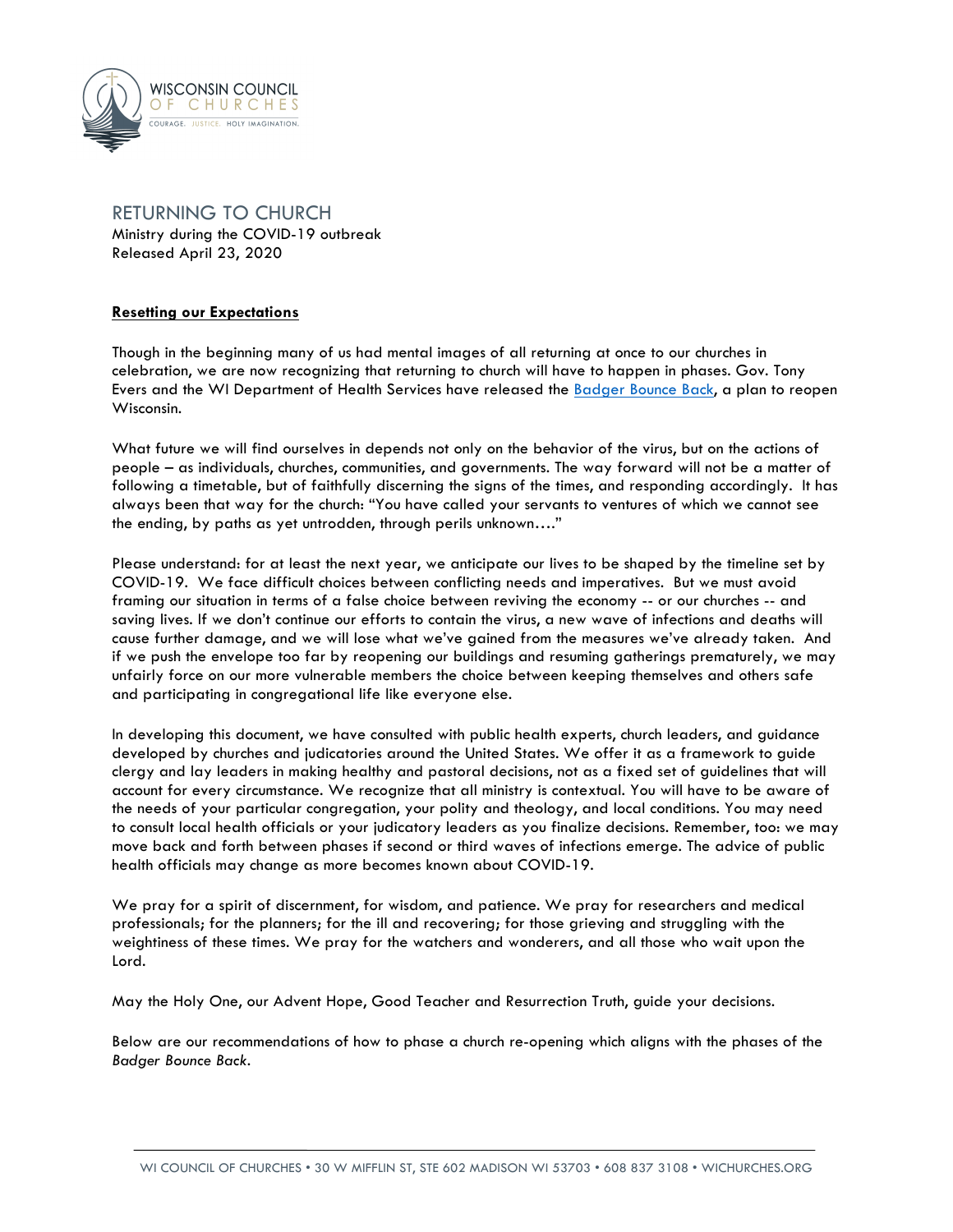# **A Model for Returning to Church**

# **SAFER AT HOME**

See our document Preparing for Safer at Home for detailed recommendations on how churches should respond. We recommend the following baseline practices:

- Churches holding online worship services only. We recommend recording from home.
- Bible studies, small groups, etc. should be meeting online.
- Service ministries are using safety protocols and only addressing essential needs.
- Minimal, drop-in staffing sufficient for essential operations (deposits, mail processing, etc).

#### Ø **Phase One**

In the Badger Bounce Back plan, Phase One begins when all gating Criteria and Core Responsibilities are met. In brief, look for two weeks of declining case counts, widespread availability of testing, contact tracing and no PPE shortages. See the *Badger Bounce Back* for more details.

What we recommend:

- Churches should continue holding online worship services only.
- Consider resuming recording in the sanctuary, while maintaining at least 6 ft of space between people - greater distance between those who are singing.
- Life rituals (weddings, funerals) should be kept to less than 10 in attendance. If you need to help set a limit, consider using immediate family. We advise only publicizing the date and location to those who are on the approved list to prevent hurt feelings or awkward situations. See our Guide to Funerals During COVID-19 for additional resources.
- Bible studies and small groups continue to meet online.
- Keep office functions as limited as possible to ensure essential operations. Those in the office should be wearing masks; if you have more than one person in the office, make sure that surfaces, including the phone, are regularly sanitized.
- Consider allowing building users/renters back in (music lessons, etc.) if they are able to observe gathering limits and distancing protocols, and you are able to accommodate the cleaning needs.
- Church councils and leadership teams of less than 10 might consider meeting in person while wearing masks and maintaining social distancing, or continue meeting online.
- High risk individuals (people over 60 and those with underlying conditions), whether staff or volunteers, should continue to shelter in place.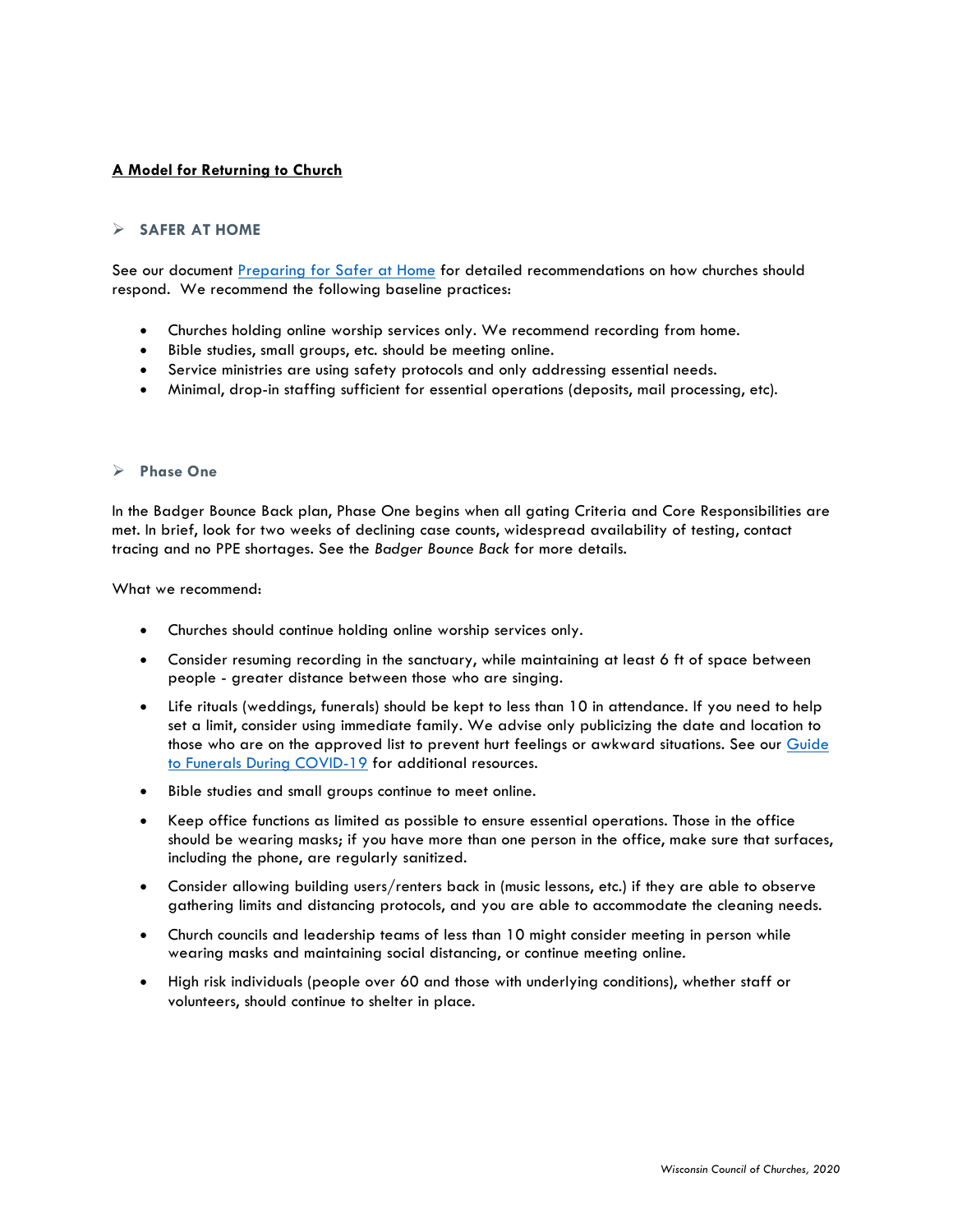#### Ø **Phase Two**

In the Badger Bounce Back plan, the shift from Phase One to Phase Two is based on a re-evaluation of the situation using the original criteria. You might expect several weeks of improving conditions to pass before this shift. This will require careful observance of physical/social distancing recommendations on an ongoing basis. See the *Badger Bounce Back* for more details.

- Worship, depending on size:
	- o Churches over 50 average worship attendance (AWA): We recommend that you continue holding online worship, recording from home or the sanctuary with participation from small groups of people. If you choose to have multiple services, have a plan for managing the number of people per service. Have a plan to clean surfaces between services. Consider exploring what small group worship could look like as an alternative.
	- o Smaller churches (under 50 AWA) might consider holding in person worship but make sure their space is large enough to allow for social distancing. Have a contingency plan for overflows beyond the approved number of people.

General recommendations for worship:

- o Whichever alternative you choose, we recommend continuing to share worship online as there will be many who are at high risk and cannot join you, or may not feel safe to return even if precautions are in place.
- o Wear cloth face masks while at church, as is recommended in public spaces.
- o Offering Communion/Eucharist safely will continue to be a challenge, as touching a face mask (to remove or shift it) contaminates it. Proximity to the communicant is a risk to the communion minister and those receiving. Give serious consideration to options within your tradition that minimize contact. This may mean you need to further postpone offering Communion to the faithful. Consult with your ecclesiastical authorities regarding your options.
- o Singing is among the riskier behaviors when it comes to spreading droplets/aerosols which can carry the virus a significant distance and remain suspended in the air. A cloth mask is unlikely to be enough to protect you or your neighbor. We recommend against singing in the sanctuary when the congregation is gathered.
- o Use no-touch alternatives for passing the peace, collecting offering, and liturgical resources. Consider removing prayerbooks and Bibles if you will have multiple services. Use bulletins (do not reuse) or screens as alternatives.
- o Distancing: Have people spread out in sanctuary space with one family unit per pew; keep empty pews between families. Explore meeting in a fellowship hall or outdoors if your space is small.
- o We recommend against offering a fellowship/coffee hour. Continue encouraging people to leave the building rather than mingling.
- o Life rituals (weddings, funerals, confirmations) could take place in a more traditional way, with careful attention to guest lists so as to keep under the 50 person limit, and physical distancing plans.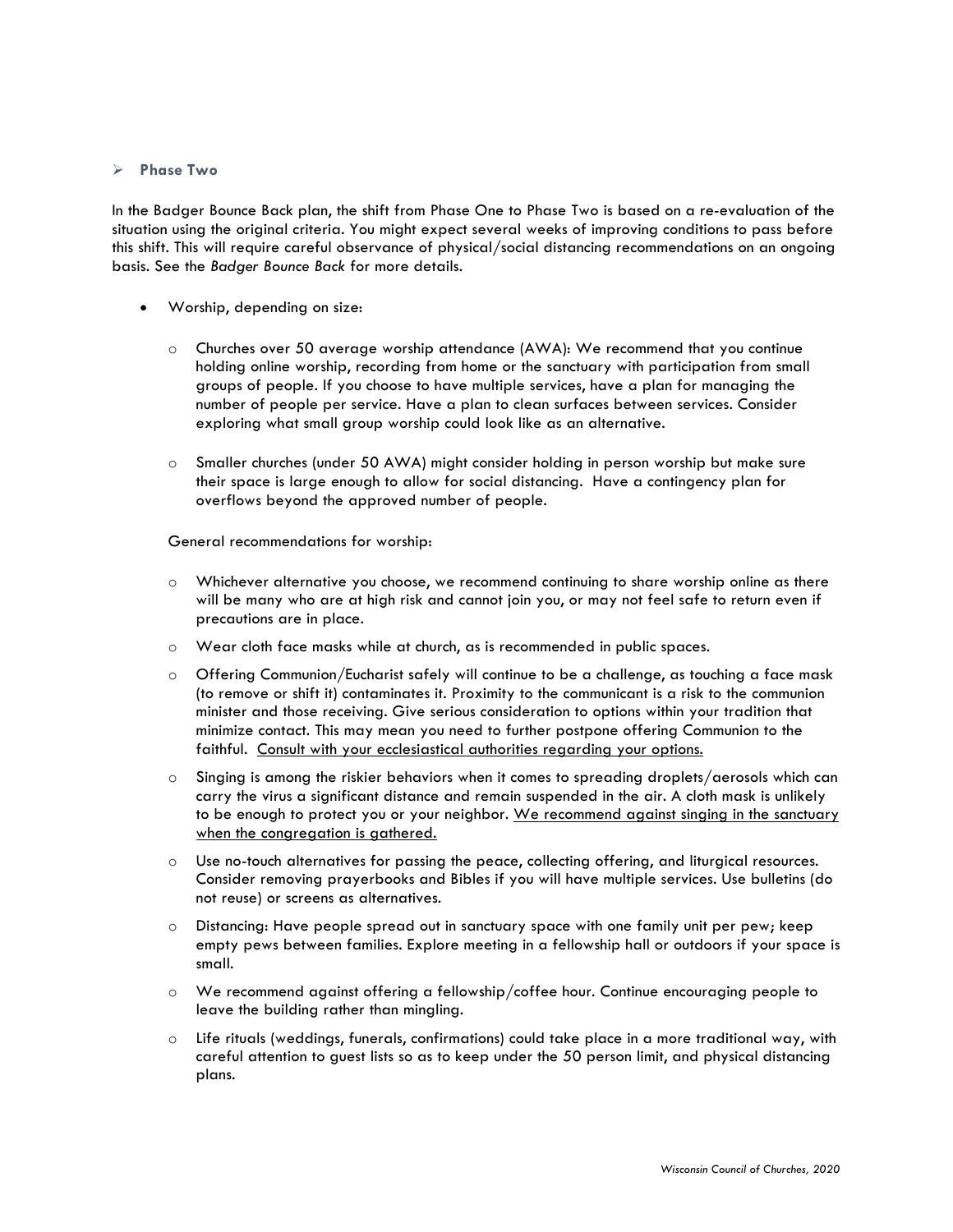#### *Phase Two, continued*

- Small Groups and Faith Formation:
	- o Offer opportunities for Bible studies and small groups to meet in person or online. We recommend maintaining some online options for people who do not feel comfortable.
	- o Don't yet have small groups? This is an opportunity to renew relationships and perhaps start some small groups within your congregation. As conditions shift, these small groups can provide spiritual and emotional support to one another, and offer a setting for mission.
	- o We recommend against offering Vacation Bible School in person. While the risk to children is somewhat lower, there is an ongoing risk of them carrying the virus back home and sharing it with other family members. Whether or not they are symptomatic, someone who is infected can spread the virus. Consider whether you might offer an online or notouch drop-off activity.
	- o Similarly, we anticipate mission trips to be unwise for some time. This is an ideal time for mission in the local area. Are there food pantries or other community services in need of volunteers? Practice the art of mission in place. Keep your groups small so as not to overwhelm the ministries you serve. You are there to assist, not to occupy or divert their resources.
- Church Business
	- o Regular office functions could resume more or less safely while maintaining social distancing and wearing masks. Continue to attend to cleaning and sanitizing the office. Pay particular attention to high-touch surfaces and cleaning hands after dealing with the offering.
	- o Church councils and leadership teams of less than 10 might consider meeting in person while wearing masks and maintaining social distancing, or continue meeting online.
	- o Smaller churches (under 50 members) could consider holding in-person membership meetings if official business is required.
	- $\circ$  Allow building users/renters to resume operations, with a plan to address cleaning needs and agreement to observe gathering and distancing protocols.
- General Building
	- o Post signs indicating symptoms and urging people to stay home/seek medical attention if they have symptoms.
	- o Maintain a good stock of tissue, soap, hand sanitizer and disposable paper towels for drying hands.
	- o Clean the building regularly and between user groups, paying extra attention to hightouch surfaces.
	- $\circ$  If you become aware of someone in the church or a building user infected with COVID-19, put your communication plan into action, and cooperate fully with contact tracers.
- High risk individuals (people over 60 and those with underlying conditions), whether staff, volunteers, or program participants, should continue to shelter in place.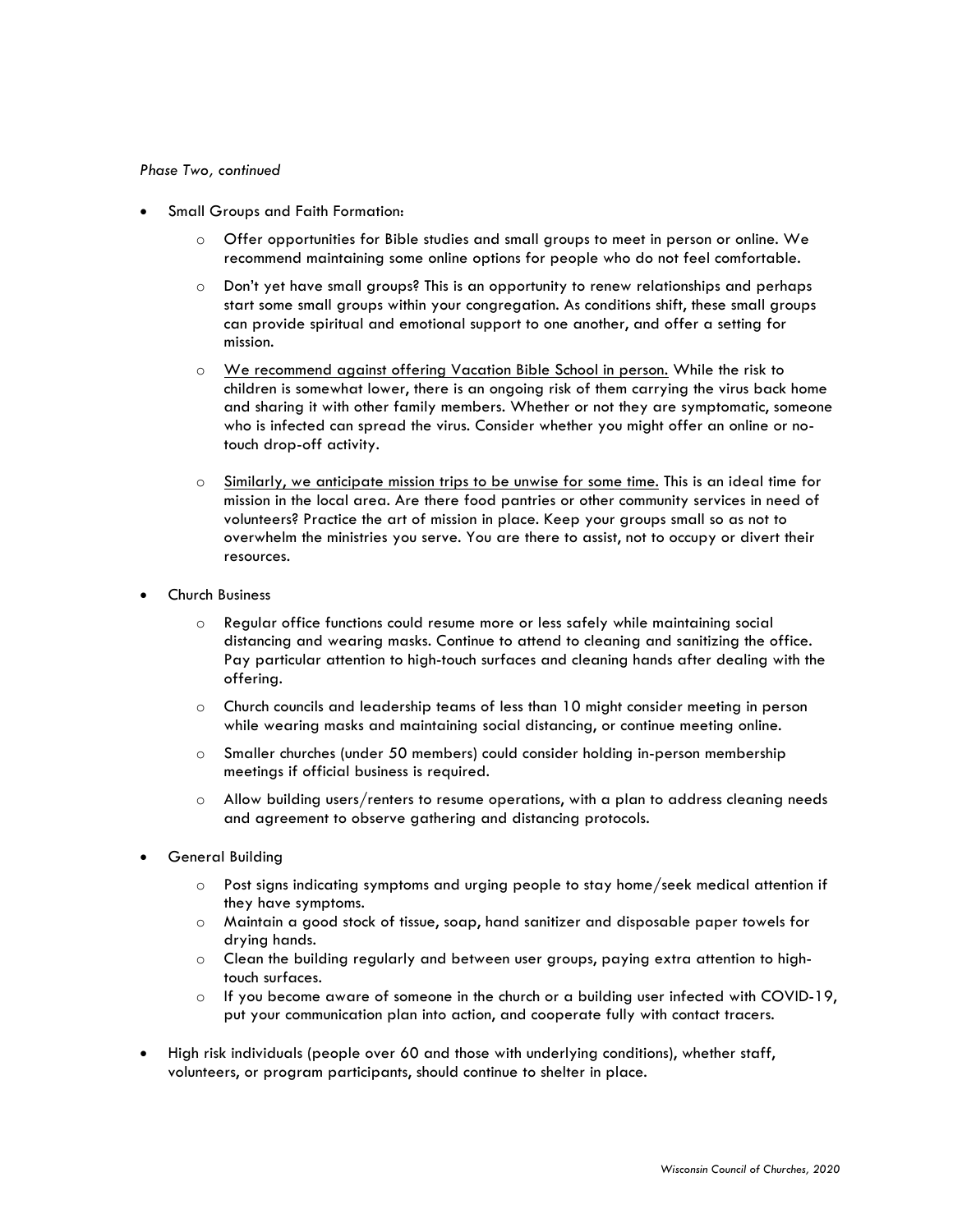# Ø **Phase Three**

In the Badger Bounce Back plan, the shift from Phase Two to Phase Three is based on a re-evaluation of the situation using the original criteria. You might expect several more weeks of improving conditions to pass before this shift. See the *Badger Bounce Back* for more details.

It is possible that conditions will not improve, but infections will increase again. In that case, physical distancing recommendations would need to be tightened temporarily in order to get back on track. Progress will not necessarily be linear. You can help by encouraging careful hygiene, following of the physical/social distancing recommendations, encouraging people to stay at home if they have any symptoms of illness, and to cooperate with contact tracers if they are diagnosed.

- High risk individuals (people over 60 and those with underlying conditions), whether staff, volunteers, or program participants, should continue to shelter in place during Phase Three. Hospitals and care facilities are recommended to continue limiting visitors. This has implications for church program, pastoral care and business.
- Wear cloth face masks while at church and in community ministry, as is recommended in public spaces.
- Worship:
	- o We recommend that churches of all sizes offer in-person and remote/online options. See Phase Two for rationale.
	- o Physical distancing is not required by Phase Three of the Badger Bounce Back. We recommend that you avoid crowding in the sanctuary to the extent possible. Consider continuing to offer multiple services, as people may want to spread out.
	- o Watch for public health recommendations on Communion/Eucharist as we get to this phase and consult your ecclesiastical authorities.
	- o Watch for public health recommendations on group singing as we arrive at this phase. The Council will monitor recommendations from the CDC and Wisconsin's public health officials and offer updates.
	- o Continue to use no-touch alternatives for passing the peace, collecting offering, and liturgical resources. Consider removing prayerbooks and Bibles if you will have multiple services. Use bulletins (do not reuse) or screens as alternatives.
	- o We recommend against offering a fellowship/coffee hour. Continue encouraging people to leave the building rather than mingling.
- It should be safer for Bible studies and small groups to meet in person. We recommend maintaining some online options for high risk individuals and those who do not feel comfortable being in public.
- Office functions could resume as normal, with attention to cleaning.
- Groups, teams, and committees could meet in person.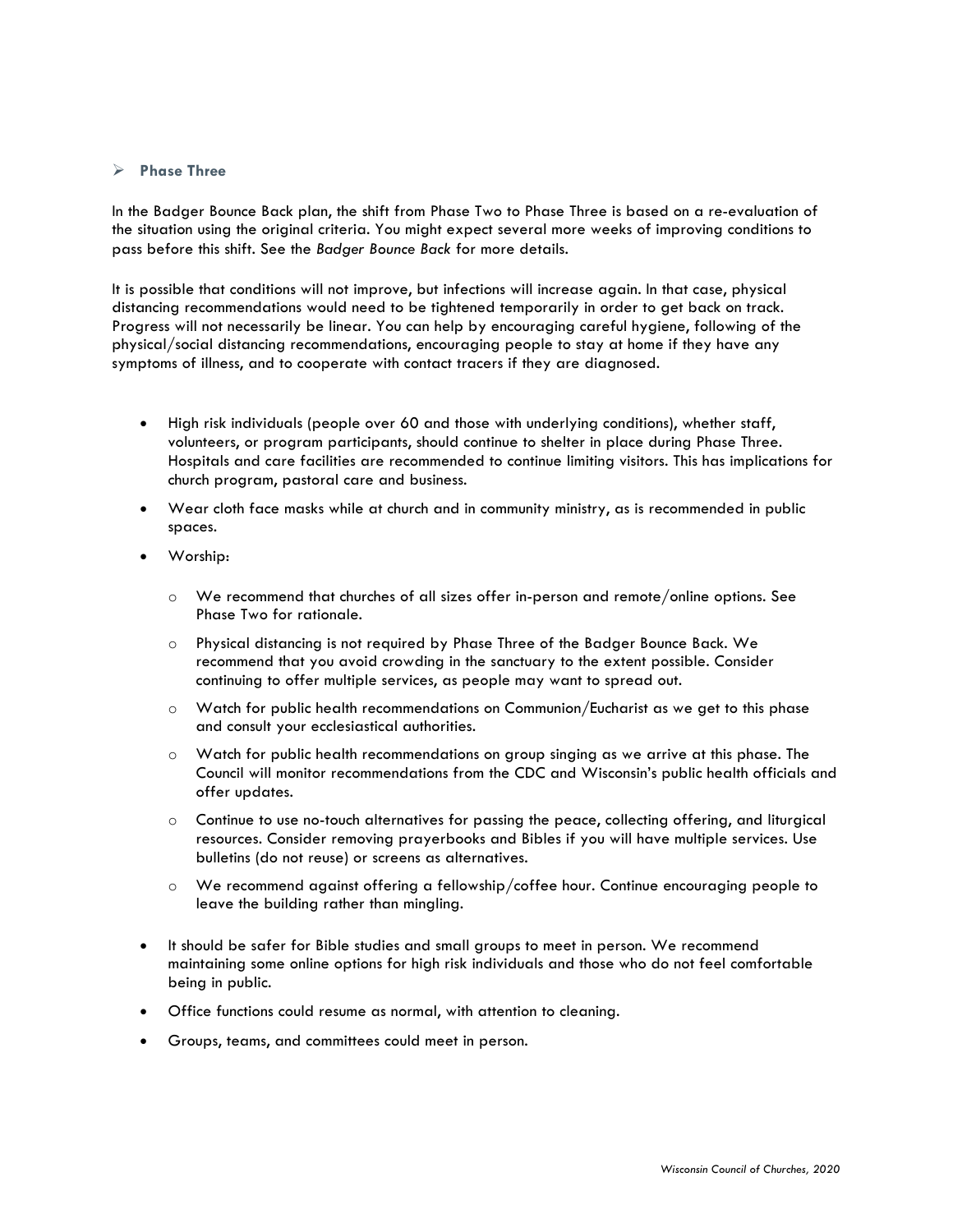### **Questions for Church Leadership to Consider**

We offer this list of questions for the church Council/Vestry/Session/Consistory and Committees to consider in consultation with their clergy. We recommend that you work through these questions before re-launch:

- $\Box$  Has your insurance company weighed in on benchmarks for reopening, and for operating any programs? Your judicatory leader (Bishop, Presbyter, Conference Minister or other authority)? How will these influence your decision?
- $\Box$  Will you maintain an online streaming option once you are back together worshiping in physical space? How will that need to adjust when there is also in-person worship happening?
- $\Box$  How many people can your worship space hold if you are worshiping in family groups sitting 6 feet apart?
- $\Box$  How will you discourage the receiving line after church and/or congregating after worship services?
- $\Box$  When in earlier phases of relaunch, how will you cap attendance at events so there is room for members of the community to join you and so you don't go over guidelines?
- $\Box$  How can you encourage small group gatherings with the building of small group, discipleship systems, etc in the earlier phases of relaunching – possibly even before we move from Safer at Home into Phase One? How might you continue these when in-person worship resumes?
- $\Box$  How will you ensure sanitation and disinfection in regards to communal spaces?
	- o Worship bulletin disposal, prayerbooks, etc
	- o Areas where small groups gather during the week
	- o Nurseries and/or playgrounds
	- o Pews or chairs following worship
	- o Doorknobs, bathrooms, other areas that people touch when in your building
- $\Box$  How will you update your building use agreements to reflect the new realities of COVID-19?
- $\Box$  If someone contracts COVID-19, how will you communicate with your congregation and members who may have come into contact with that individual while maintaining privacy and pastoral care?
- $\Box$  If someone who has been in your building contracts COVID-19, how will you do a more intensive cleaning prior to its next use?
- $\Box$  How will you communicate your safety plan and best practices to the congregation?